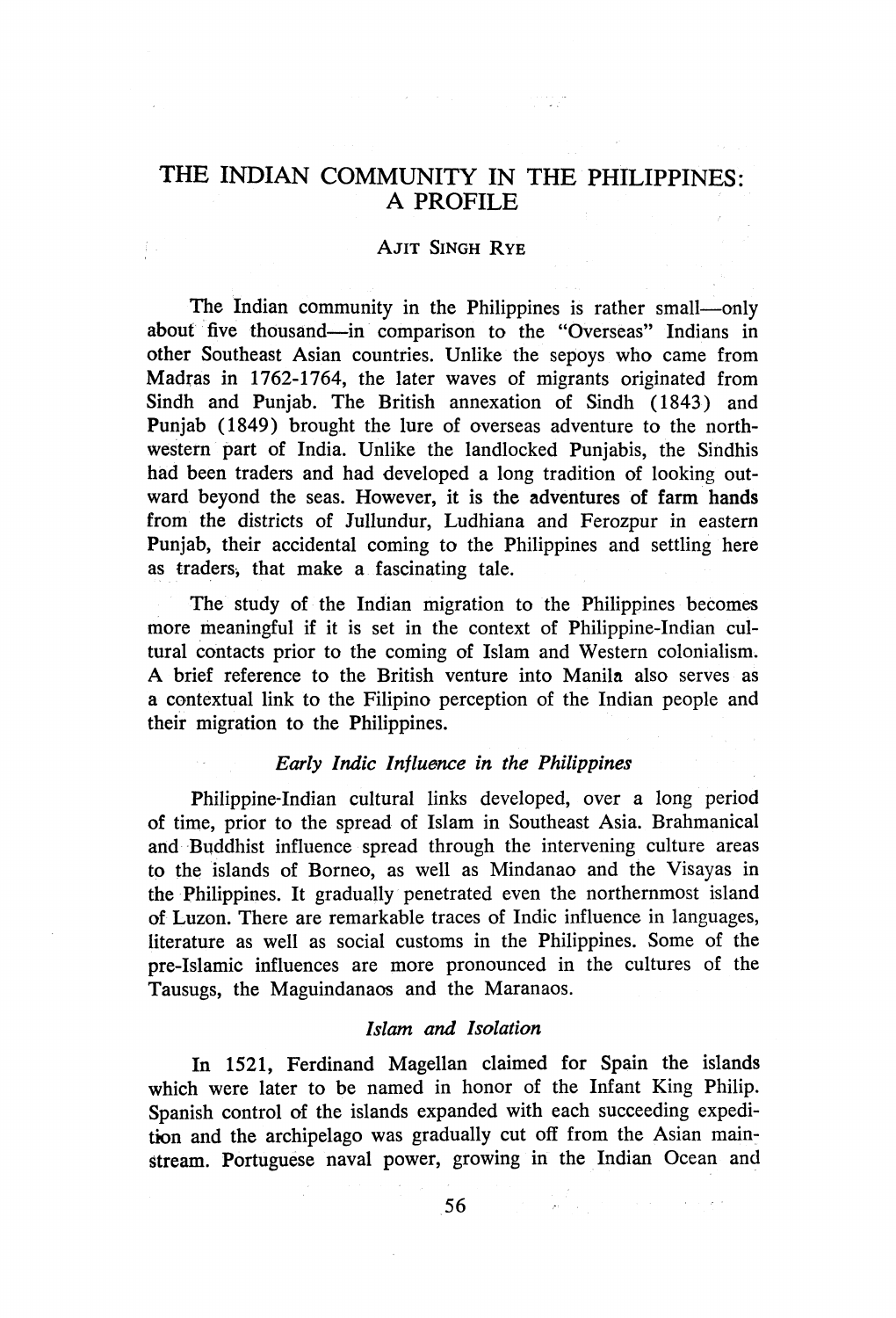the South China Sea, ruthlessly smashed the existing trade pattern in the area. Thus the island world of Southeast Asia was cut off from the South Asian mainland. The Spanish authorities in Manila were always apprehensive of Portuguese designs in East Asia. To keep both Portuguese and Chinese away, the Spaniards decided to close the islands to any unrestricted foreign trade and commerce.

The conquistadores and the clergy found the presence of Islam in the islands a serious threat to their long-range interest. They had been mandated, by the Pope no less, to annihilate Islam and subdue its adherents wherever they resisted. To subdue native Muslim sultans and datus, the Spaniards, persistently but often unsuccessfully, attempted to isolate the country from the rest of the Muslims in Borneo and other parts of the Indonesian archipelago.

The Spanish policy of isolating the Philippines, born of their imaginary fear of Portuguese and Chinese aggressive designs, failed in its objective. Firstly, the Muslims in the South successfully maintained trade and cultural relations with their Southern neighbors. Second, the British occupation of Manila in 1762 exposed the vulnerability of Spanish rule. The first serious challenge to Spanish poyer in the Philippines ironically came, not from the feared Portuguese or Chinese, but from the British.

### *The S8Ven Years War and Philippine-India Contract*

The spilling over into the East of the Seven Years War brought the Philippines and India into direct contact with each other for the first time. Although it was only a brief and rather unhappy encounter, it left a durable mark on the history of the Philippines.

The British expedition against Spanish forces in the Philippines was mounted from Fort St. George in Madras, sailing under the command of General Draper. Manila was occupied in 1762 with little effort or bloodshed. The expeditionary force included a contingent of over 600 Indian sepoys and nearly 1400 laborers. They· were mostly recruited from among the subjects of the Nawab of Arcot. Thus, all in all, the "Madras" contingent constituted nearly half the total expeditionary force. (This contingent became the forerunner of the famous Madras Regiment in the Indian Army.)

The "Madrasis" who sailed with the British fleet to capture Manila were a curious mixture of "mercenaries" and "indentured" labor. The sepoys were called the "Nawab's irregulars" but in fact they were treated as menial workers by their British superiors. Both the sepoys and the laborers were recruited or "hired" from the Nawab of Arcot. Nawab Mohammad Ali, an incorrigibly corrupt and inept ruler, was deeply indebted to the East India Company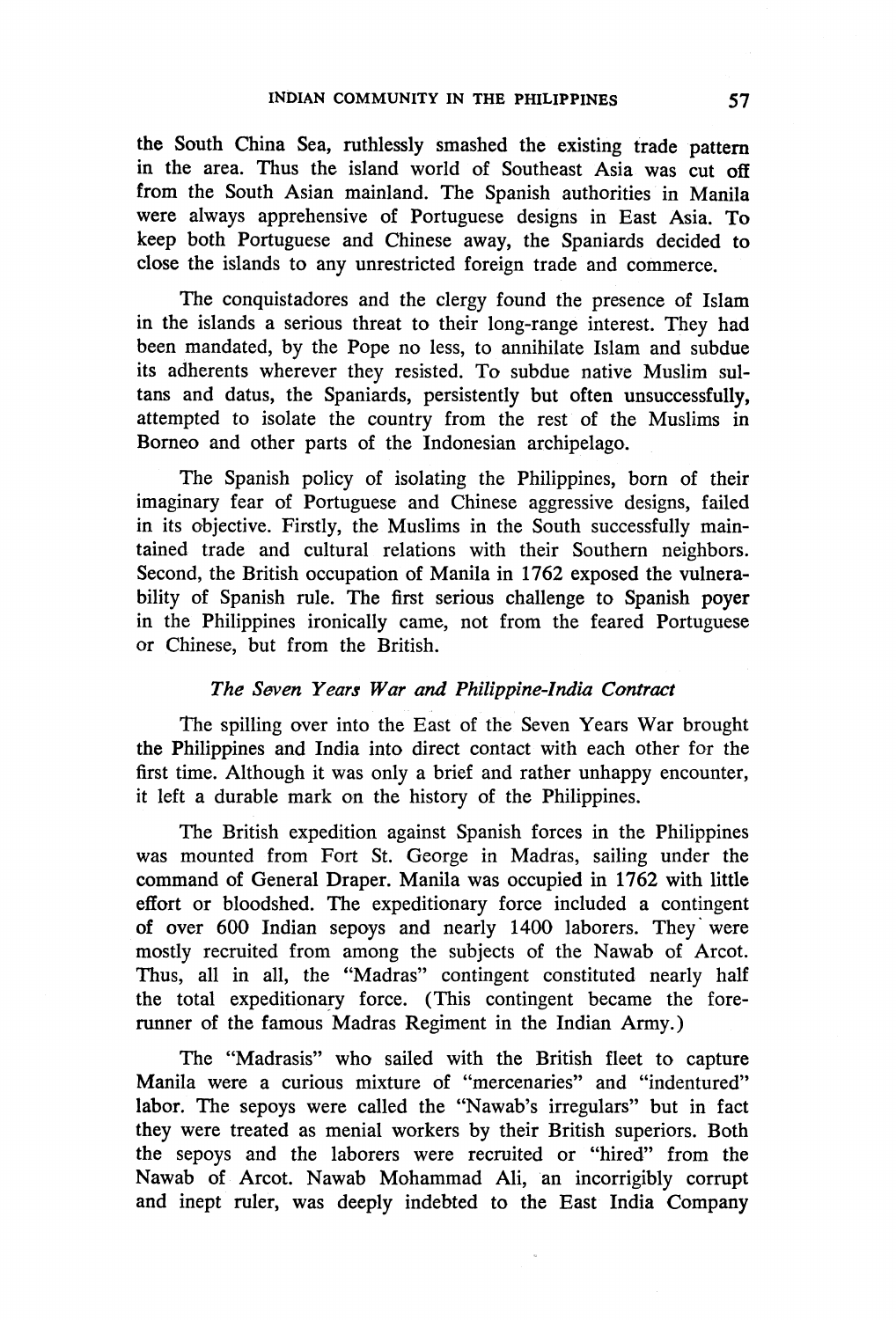and many of its officials at Madras, and was thus inclined to oblige the East India Company with a part of his own irregular forces to fight for the British flag. These people were ill-paid, ill-clad and ill-treated. Many of them were paid less than five pagodas (a coin current in Southern India corresponding at the normal rate of exchange to three and a half rupees). Payment they received in Madras was left with their families and while in Manila they were often reduced to living on the charity of their British superiors.

The Seven Years War came to an end with the signing of the Treaty of Paris in 1763. However, it was not until June 1764 that the British occupation of Manila was lifted and the British Fleet sailed back for India.

Considerable number of sepoys and laborers did not return when the British pulled out of Manila. Those who "chose" to stay behind were either prisoners of war in the hands of Don Simon de Anda's men or those who had drifted into the bush to escape miserable living conditions at the garrison camp. Later, they settled down in different parts of Luzon. A large group converged in the small town of Cainta, a large part of whose population are the descendants of the Madrasi sepoys. Their Dravidian physical features and dark complexion have earned them the nickname of "Bombays," but they retain no memory of their Indian past.

# *The Second Coming*

There is no record of any significant migration from India to the Philippines for over a century after the British withdrawal in 1764. But in the wake of the British occupation of Sindh and Punjab, a fresh wave of immigrants began to trickle into the Philippines. These immigrants were mostly people from the newly annexed territories in India looking for opportunity for work overseas. Finding the people in the islands hospitable, kind and friendly, they decided to stay.

#### *The Sindhis*

The first to come to the Philippine shores in the closing years of the nineteenth century were traders from Sindh, who pioneered in the establishment of business houses in various British colonies. For instance, by the tum of the century a firm by the name of Pohumals had put up a chain of retail stores in the Philippines, Hongkong and elsewhere. These establishments recruited, from among their close kin and caste groups, promising young men to work as their salesmen and managers in Manila. Thus the pattern of growth and expansion of the Indian community in the Philippines has been like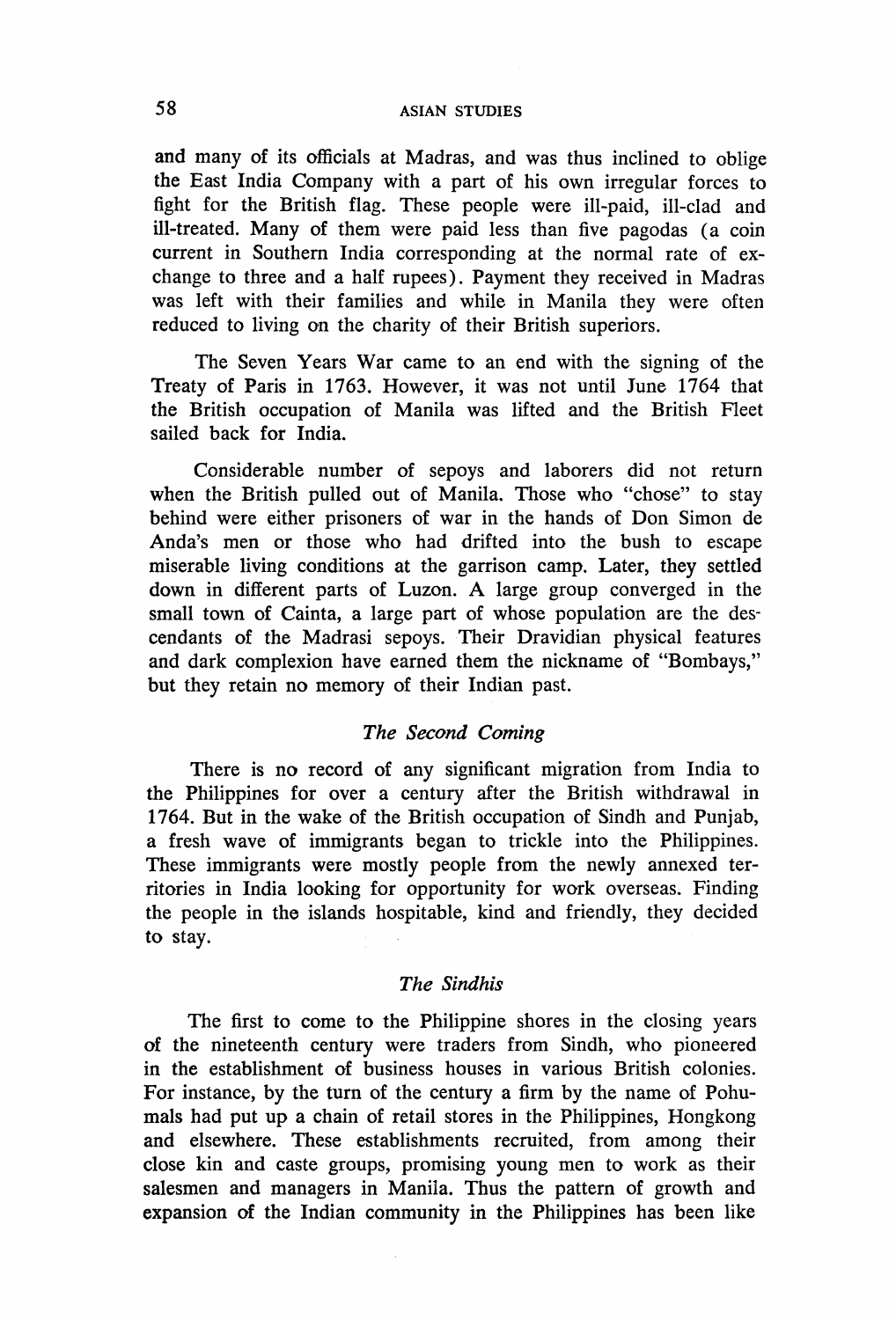an extended family. An intricate pattern of kinship and family ties exists among most of the ifmigrants.

#### *The Punjabis*

The first Punjabi appeared in Manila rather accidentally sometime in 1902. On reaching Hongkong he learnt that the Philippines had been acquired by America as a colony and that there were job opportunities there. Belonging to the Ghummar caste (of brick layers or potters), he hailed from Sangatpur, a small village in Jullundur district in Eastern Punjab. Ever since his arrival, people from Jullundur, Ferozpur and Ludhiana districts of Punjab have maintained a slow but steady stream of migration into the Philippines.

The Punjabis, with their rural background, still distinguish themselves by their village, district or caste origin. For instance, those from Ferozpur and Ludhiana, manly Jats, are called the "Malvais"; the people from Jullundur and Hoshiarpur, mainly Sainis and Ghummars, are called the "Duabias". Interestingly, despite long years of stay in the Philippines-mainly in and around Metropolitan Manila-the Punjabis have managed to retain the peculiarly rural traits which characterize their communal and social life in the Philippines. They are generally conservative, cautious and hardworking.

#### *Settlement Pattern*

Except for a few wealthy Sindhis, most of the Indian immigrants are of middle and lower middle class origin. The Punjabis, for instance, mostly come from the landed families in rural areas while many Sindhis are of urban origin. However, most of those who immigrated before World War II started from humble beginnings, working at secure jobs such as watchmen at American and Spanish establishments, and gradually shifting to retail trading, often moving from one market to the other in different localities.

Manila being the primate city and business center of the country, nearly 85% of the Indians live in the Metropolitan area and the surrounding towns and cities. Unlike the Manila Chinese, they do not tend to crowd into exclusive ghettos. However, there are localities, such as Paco district, where some of the Indian families have traditionally been living close to each other.

Most of the Punjabis and the Sindhis employed in Indian business firms usually live in middle and lower middle class neighborhoods; and generally closer to the areas where they do their business. The economically better-off Sindhis generally live in upper and uppermiddle class subdivisions and exclusive villages in Makati.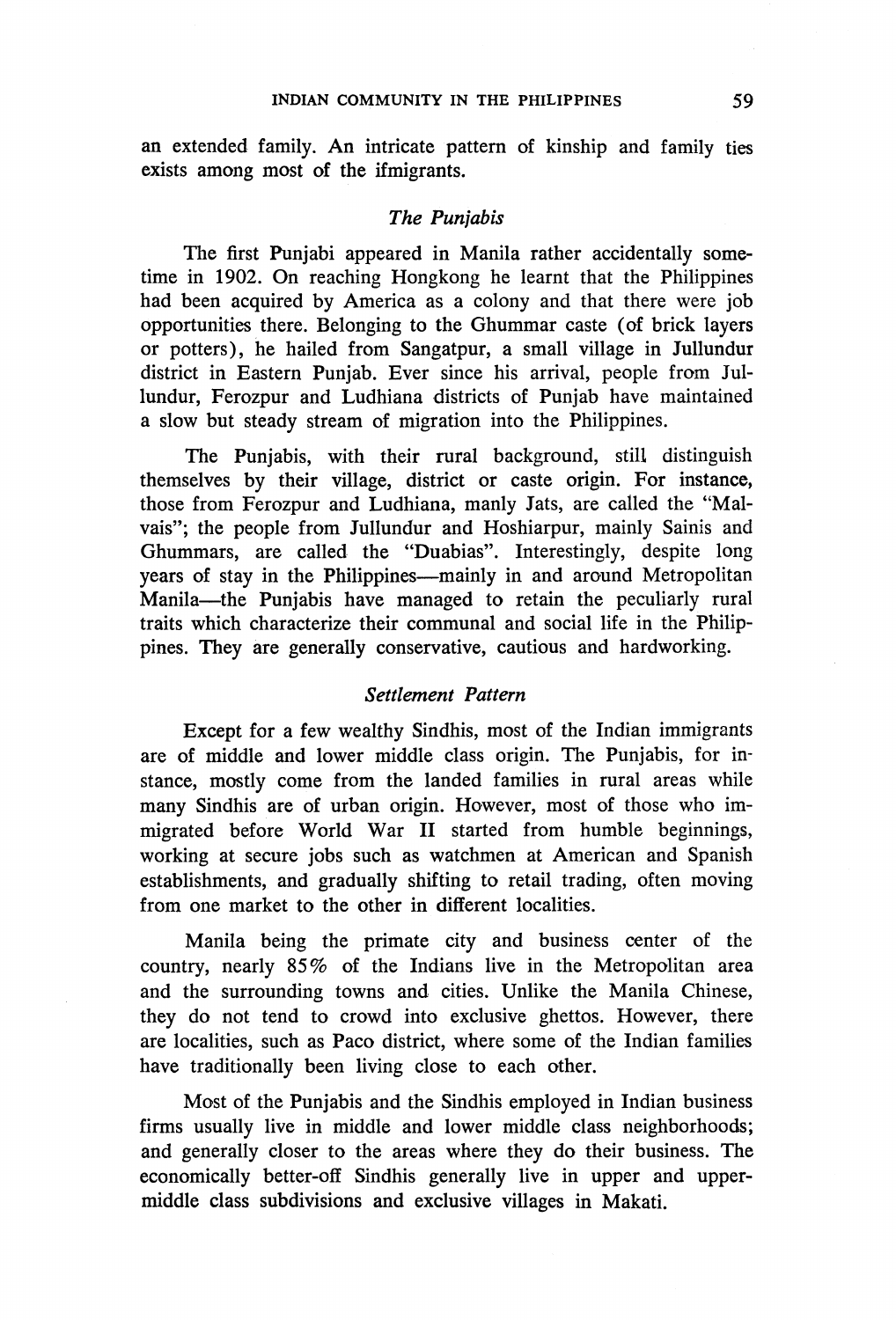#### *Business and Livelihood Pattern*

The Indians, unlike the economically well established Chinese, constitute a marginal community, because of their small number and the marginal nature of their economic activities. However, as an alien community they enjoy a reputation far out of proportion to their number and economic strength.

The Punjabis specialize in retail trade of dry goods, textiles, garments, household appliances, and jewelry. In recent years some of them have also branched out into money-lending. A Punjabi businessman is an individualist in his enterprise. Hard work and thrift (rather than a complex business organization) are his guiding mottos. Typically, he forms a husband and wife team with the children pitching in. He thrives on small-scale operations which he can personally manage and control. His educational and cultural background has a lot to do with his individualistic self-reliance in business ventures.

The Sindhis, slightly larger in number than the Punjabis, are much more advanced in business. Most of the Sindhis also started with small stores and as individual retailers in Sunday markets. But, unlike the Punjabis, they persistently expanded their business operations and followed steadfastly where the opportunity and profit led them.

The Sindhi businessman, always forward-looking, is pragmatic in his business ventures. He is moved by opportunity and is never slow to grab it. Manila Sindhis have demonstrated a remarkable capacity to adjust to changing conditions and respond dynamically to new circumstances and situations in the business world. For instance, when the Philippine retail trade was nationalized in the midfifties, the Sindhi businessmen gradually phased out their stores and shifted to wholesale business, manufacturing and imports. Lately, seeing more challenge and sensing better returns, many of them have entered the export trade. Some of them have entered into joint ventures with Indian industrial houses to set up industrial plants in the country.

### *Religious and Cultural Organizations*

By the mid-twenties many immigrants had brought their families to Manila. The Punjabis, particularly the Sikhs, felt the need to set up a gurdwara (Sikh temple) where the entire community could gather together for religious and social purposes. Thus the *Khalsa Diwan* (the Sikh association) was organized and a gurdwara was built in 1924, under the name of "Indian Sikh Temple", in the Paco district of Manila. It became a community center for religious services and social functions for the entire community, including the Sindhis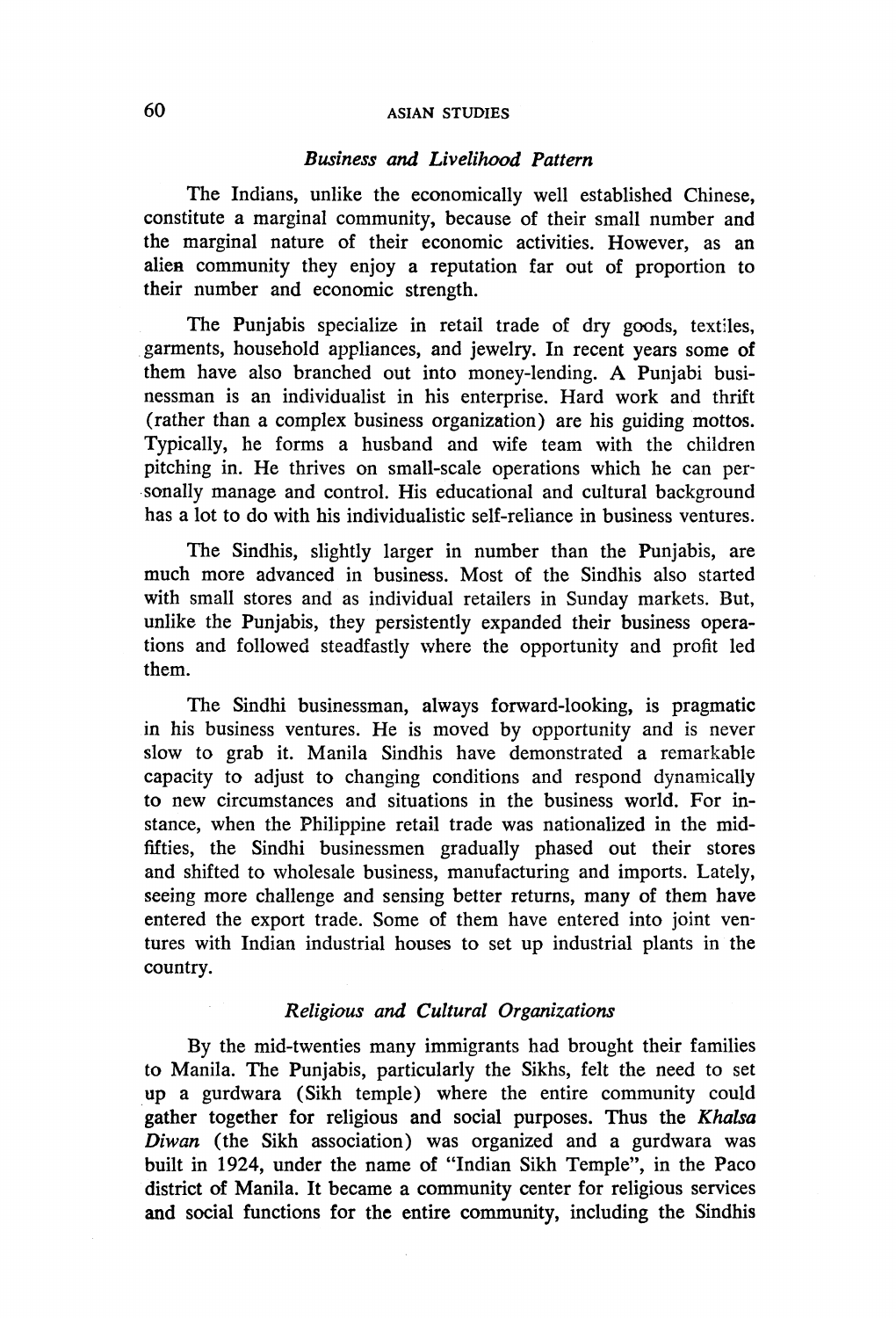and Punjabis. In addition to religious and social activities, the *Khalsa Diwan* gradually assumed the role of mediator in the settling of disputes and differences among the Indians. The gurdwara also became a focal point of community "politics" which has often been characterized by caste and regionalism. For the Punjabis, be they Sikhs or Hindus, despite petty disputes and differences, the gurdwara has a central place in their social, cultural and religious lives. Marriages, betrothals, baptismals and Akhand Paths (readings of the Holy Book of the Sikh), all take place in the gurdwara. Sikh religious festivals, such as the birthdays and martyrdoms of the gurus (Sikh teachers) are all celebrated with enthusiasm. For such annual gatherings, Indians living outside of Manila converge at the temple to join the congregational prayers and partake of the Langar (communal kitchen or eating together). A permanent feature of the Gurdwara, this is served every week after the Sunday services.

The gurdwara in Paco is managed by a board of trustees, elected by the members of the *Khalsa Diwan.* Religious services are conducted by a garanthis (the priest who recites the Garanthi-the holy book of the Sikh faith-and leads the congregational prayers and singing in the Temple) usually brought in from India under contract.

### *Two in one-the Hindu Temple plus the Gurdwara*

The Sindhis and the Punjabis used to be a united congregation and religious services were held only in the gurdwara. But a difference over the performance of Arati (Vedic prayer for the Gods) during a Sunday service led to a split in the mid-fifties. The Sindhi community decided to set up a separate Hindu temple-cum-gurdwara under one roof.

The decision to set up a mixed, non-denominational place of worship, combining under one roof Gurugranth Sahib (Holy Book of the Sikh) and the statues of Hindu gods, typifies Sindhi eclecticism on the one hand, on the other a difference in lifestyle and the belief patterns of the two major linguistic groups. To an orthodox Sikh or a Hindu, the Hindu temple in Manila may seem an archaic mixing up of the irreconcilable elements of the two faiths. The Sikh faith is nonatheistic and worship of idols is prohibited. The Sikhs place no idols of their gurus in the gurdwara. But the Sinhi community feels that it has found a happy solution to their spiritual and social needs. In the Mandir (Temple) the *Gurugranth Sahib* is placed in the middle and it is flanked on the side by the statues of Lord Krishna, Radha, Vishnu and his consort and on the other side by the statues of Lord Shiva, his bull, the Lingam and the statue of "Jhulelai"  $$ a legendary Awatara (incarnation) that according to popular Sindhi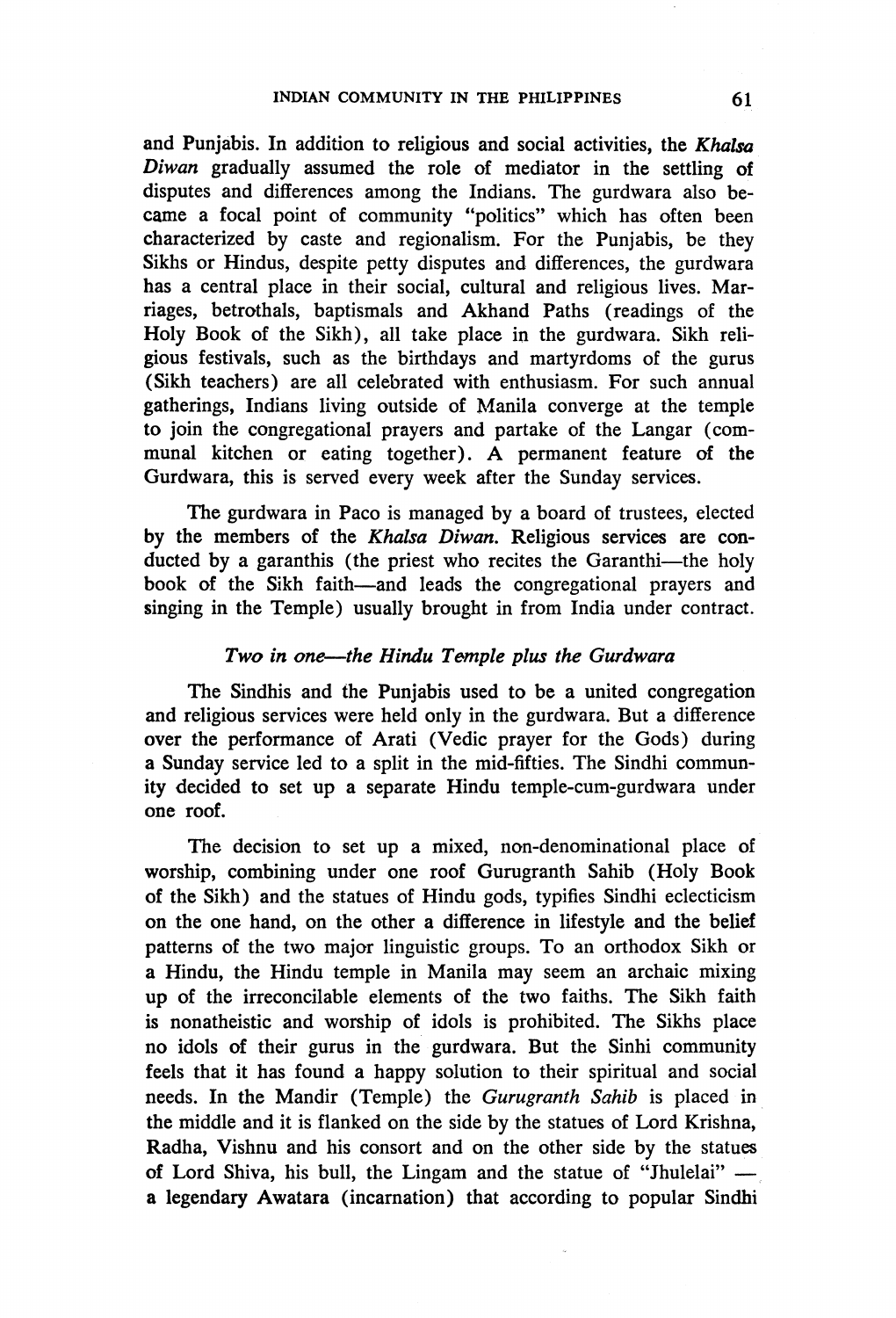belief rose from the sea. It is a popular object of workship among Sindhis every where.

Like the Khalsa Kiwan, the Hindu temple also serves as a center of social activities and a forum for communal programs. Early in 1980, the temple was transferred to a newly constructed edifice situated on a spacious site in Paco district of Manila.

In the Hindu Temple, the regular services on Sundays are mixed. The Kirtan of Gurubani (recitations from the Sikh holy scriptures) is followed by the recitation of Vedic hymns and the offerings of Aratis. The tolling of temple bells is followed by the recitation of Vedic hymns and the offerings of Aratis. The tolling of temple bells is followed by the cry of Wah Guruji Ka Khalsa Wah Guruji ki Fateh (a common Sikh chant: The Sikh belong to the God, God be great). The chief priest of the Hindu Temple is a Sikh Garanthi. The establishment of such an ecumenical set up, temple-cum-gurdwara, reflects the spirit of accommodation and tolerance withibn the local Sindhi community. It is an attempt to accommodate and provide for the satisfaction of diverse religious feelings and sentiments for Hindu faith within the Sindhi fold, and at the same time retain the strong attachment that most Sindhis feel for the teachings of the Sikh Gurus. This is reflected in placing the Garanth Sahib in the middle of the status of Gods.

### *The Ladies Clubs*

Sindhi women, especially those who graw up in the Philippines, are active in social and cultural affairs of the Indian community: They also take part in the affairs of the larger Filipino national community. The elder ladies have organized themselves into the Indian Ladies Club with an active membership of nearly 200. Interestingly enough, its incumbent president is a Filipina lady married to a Sindhi businessman. She is remarkably integrated culturally into the Sindhi fold, and speaks fluent and flawless Sindhi.

The Indian Ladies Club's activities are supplemented by those of the Merry Maidens Club, composed mostly of a younger age group.

#### *Business Organizations*

The business association to be established first was the Bombay Merchants Association. Its membership was confined largely to Sindhi business establishments. The Association established the Indian Club for social and cultural activities. The Bombay Merchants Association was later followed by a broad-based organization of the business sector and was named the Indian Chamber of Commerce. The Cham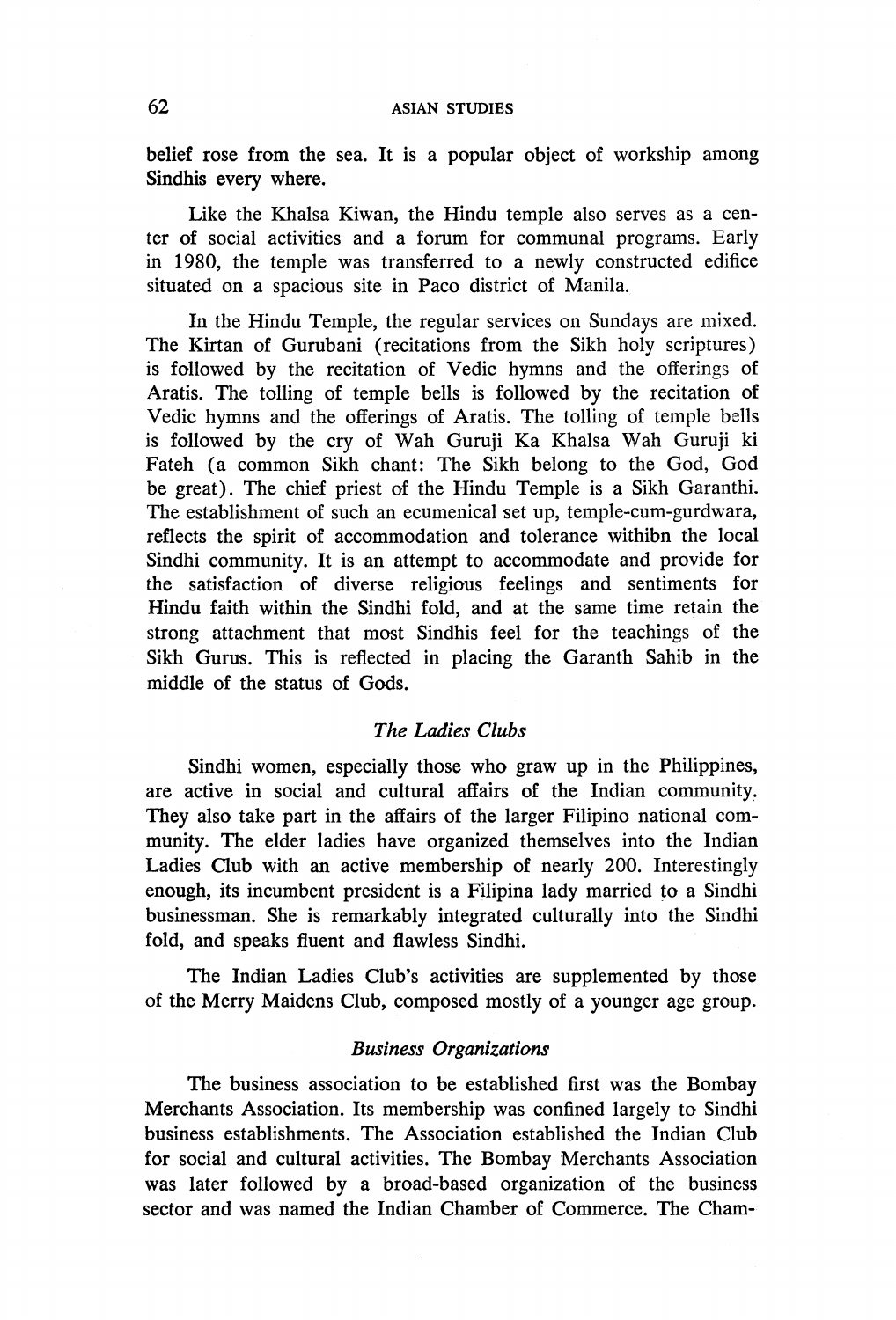ber included in its membership both Sindhi and Punjabi business establishments. Since a number of its members have taken up Philippine citizenship, the Chamber has been renamed as the Filipino-Indian Chamber of Commerce to accommodate the naturalized members.

Over two hundred Indian nationals have so far applied for naturalization. Nearly 150 have already granted citizenship, a majority of them Sindhi businessmen. The applications of the rest are still being processed.

#### *The Non-immigrants*

The image of the Indian community went through a transformation for the better, with the entry of significant number of transientnon-immigrant Indians into its ranks. The establishment of the Asian Development Bank in Manila brought to the Philippines a number of Indian civil servants, economists and specialists in banking. There are about forty Indian families of the officials of the Bank, with an estimated population of nearly 200 (including wives, mothers and children). This small group has added variety to the societal dimensions and to the regional composition of the local community. Added to the traditional composition of the community are now a sprinkling of Bengalis, Beharis, Madrasis, Rajathanis and of course more Sindhis and Punjabis. In addition to the ADB staff and their families, there are a few more families of Indian scientists and specialists working with various regional offices of the UN specialized agencies - WHO, ILO, UNESCO, etc., the International Rice Research Institute (IRRI), and Indian businessmen working with joint industrial ventures in the country.

#### *The Indios and the Bombays*

The Indians in the Philippines are popularly know as *Bombays*  meaning the people from Bombay, even though none of the early arrivals were from Bombay. A majority of them, in fact, sailed out of Calcutta. With the opening of Manila to foreign trade in the later half of the 19th century, European ships sailing through Bombay began to frequent Manila on their way to China. The Indian sailors on these ships were probably the first to be called the Bombays. Even though sailing from Calcutta, the immigrants too, perhaps, found it convenient to identify themselves as people coming from the city of Bombay. Thus the nickname "Bombays" resolved the problem of identity for the people coming from India. It was a bit better than to be called British subjects.